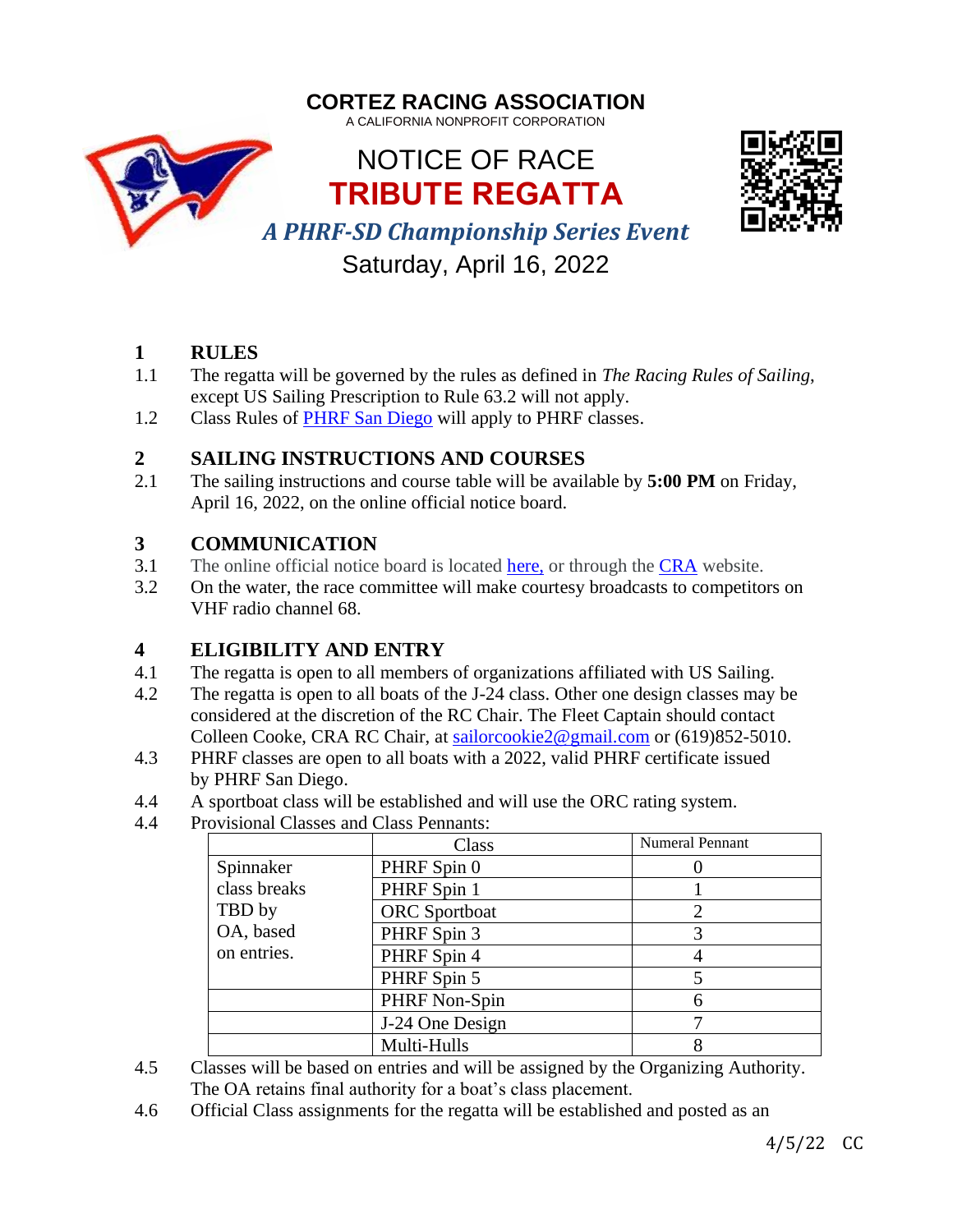amendment to the NoR on the online regatta event site no later than noon on Friday, April 15, 2022. Provisional assignments may be posted earlier.

- 4.7 [DP] The class numeral pennant must be flown from the backstay of all yachts, or in a prominent manner on the stern, when checking in, while racing, and when finishing. Competitors shall supply their own numeral pennant.
- 4.8 [DP] All boats shall have clearly visible sail numbers. Missing, improper, inconsistent, unclear, illegible, or numbers other than those used for check-in, are not permitted, and may result in being scored DNF. RRS 60.2, 63.1, and A5 are modified to add that the RC may disqualify a boat infringing this instruction without a hearing.
- 4.9 All eligible boats must enter on-line at [www.cortezracing.com,](http://www.cortezracing.com/) no later than **6:00pm** on **Friday, April 15, 2022.**
- 4.10 To be considered an entry in the event, a boat shall complete all registration requirements and pay all fees.
- 4.11 Late entries will only be accepted from CRA members. Late entrants may not check in by radio, but must provide to the R/C, in writing, the owner's name, DOB and zip code, email address, phone number, boat name and type, sail number, class, and RLC and Buoy ratings, to complete their entry. Submission of this information to the RC represents the boat's acceptance of the liability waiver in the registration form and that they agree to be bound by *The Racing Rules of Sailing* and by all other rules that govern this event.

### **5 FEES**

5.1 \$40 Registration fee for non-CRA members. No charge for CRA members.

#### **6 SCHEDULE**

- 6.1 *Two* races are scheduled for **all** classes.
- 6.2 The scheduled time of the warning signal for the first race is **11:55am**. The warning signal for the second race will be as soon as possible after the completion of the previous race.
- 6.3 No warning signal for a race will be made after **4:30pm**.

#### **7 VENUE**

- 7.1 The starting area is in the vicinity of the ½ mile marker mid-Harbor Island.
- 7.2 The racing area covers the general locale known as San Diego Bay. For navigation, refer to NOAA Chart #18773, San Diego Bay.

### **8 PENALTY SYSTEM**

8.1 USSA prescription *Appendix V - Alternative Penalties*, shall apply.

### **9 SCORING**

- 9.1 One race is required to be completed to constitute a regatta.
- 9.2 A boat's series score shall be the total of her race scores. No score will be excluded.
- 9.3 The Sport Boat class will be scored using the Time-on-Time Triple Number Windward/Leeward ORC Scoring Option.
- 9.4 Other classes will be scored using Time-on-Distance calculations.